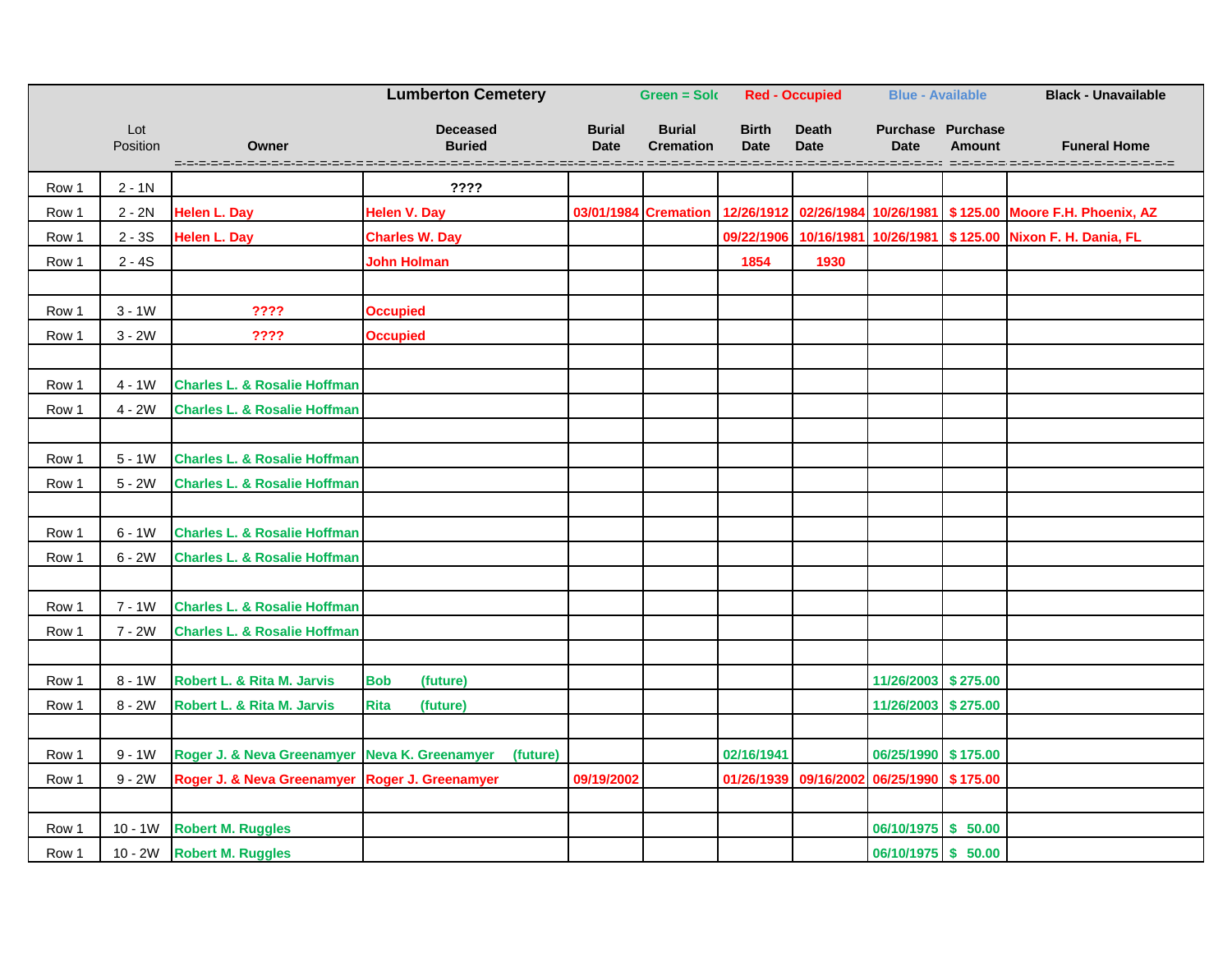|                  |                 |                                       | <b>Lumberton Cemetery</b>                                                                                 |                              | <b>Green = Solo</b>               |                             | <b>Red - Occupied</b>                     | <b>Blue - Available</b>                 |               | <b>Black - Unavailable</b>                                            |
|------------------|-----------------|---------------------------------------|-----------------------------------------------------------------------------------------------------------|------------------------------|-----------------------------------|-----------------------------|-------------------------------------------|-----------------------------------------|---------------|-----------------------------------------------------------------------|
|                  | Lot<br>Position | Owner<br>=-=-=-=-=-=-=-=-=-=-=-=-=-=- | <b>Deceased</b><br><b>Buried</b><br>, 2002 - 2002 - 2002 - 2002 - 2002 - 2002 - 2002 - 2002 - 2002 - 2003 | <b>Burial</b><br><b>Date</b> | <b>Burial</b><br><b>Cremation</b> | <b>Birth</b><br><b>Date</b> | <b>Death</b><br><b>Date</b>               | <b>Purchase Purchase</b><br><b>Date</b> | <b>Amount</b> | <b>Funeral Home</b>                                                   |
| Row 2            | $1 - 1N$        | <b>Helen V. Day</b>                   | <b>Charles F. Day</b>                                                                                     |                              |                                   |                             | 05/12/1937 06/24/1993                     |                                         |               |                                                                       |
| Row 2            | $1 - 2N$        | <b>Helen V. Day</b>                   | Lynn C. Day                                                                                               | 07/17/1989                   |                                   |                             |                                           |                                         |               | 08/01/1938 07/14/1989 10/26/1981 \$125.00 Lane - Mah. Ave. Youngstown |
| Row 2            | $1 - 3S$        | <b>Helen V. Day</b>                   | <b>Robert P. Day</b>                                                                                      | 12/28/2002                   |                                   |                             | 11/14/1963 12/26/2002 10/26/1981 \$125.00 |                                         |               |                                                                       |
| Row <sub>2</sub> | $1 - 4S$        | <b>Helen V. Day</b>                   |                                                                                                           |                              |                                   |                             |                                           |                                         |               |                                                                       |
|                  |                 |                                       |                                                                                                           |                              |                                   |                             |                                           |                                         |               |                                                                       |
| Row <sub>2</sub> | $3 - 3E$        | <b>Helen V. Day</b>                   |                                                                                                           |                              |                                   |                             |                                           | 10/26/1981 \$125.00                     |               |                                                                       |
| Row <sub>2</sub> | $3 - 4E$        | <b>Helen V. Day</b>                   |                                                                                                           |                              |                                   |                             |                                           | 10/28/1981 \$125.00                     |               |                                                                       |
|                  |                 |                                       |                                                                                                           |                              |                                   |                             |                                           |                                         |               |                                                                       |
| Row 2            | $4 - 3E$        | <b>Helen V. Day</b>                   |                                                                                                           |                              |                                   |                             |                                           |                                         |               |                                                                       |
| Row <sub>2</sub> | $4 - 4E$        | <b>Helen V. Day</b>                   |                                                                                                           |                              |                                   |                             |                                           |                                         |               |                                                                       |
|                  |                 |                                       |                                                                                                           |                              |                                   |                             |                                           |                                         |               |                                                                       |
| Row <sub>2</sub> | $5 - 3E$        | Lyle W. Day                           |                                                                                                           |                              |                                   |                             |                                           |                                         |               |                                                                       |
| Row <sub>2</sub> | $5 - 4E$        | Lyle W. Day                           |                                                                                                           |                              |                                   |                             |                                           |                                         |               |                                                                       |
|                  |                 |                                       |                                                                                                           |                              |                                   |                             |                                           |                                         |               |                                                                       |
| Row <sub>2</sub> | $6 - 3E$        | ????                                  |                                                                                                           |                              |                                   |                             |                                           |                                         |               |                                                                       |
| Row <sub>2</sub> | $6 - 4E$        | ????                                  |                                                                                                           |                              |                                   |                             |                                           |                                         |               |                                                                       |
|                  |                 |                                       |                                                                                                           |                              |                                   |                             |                                           |                                         |               |                                                                       |
| Row <sub>2</sub> | $7 - 3E$        | ????                                  |                                                                                                           |                              |                                   |                             |                                           |                                         |               |                                                                       |
| Row <sub>2</sub> | $7 - 4E$        | ????                                  |                                                                                                           |                              |                                   |                             |                                           |                                         |               |                                                                       |
|                  |                 |                                       |                                                                                                           |                              |                                   |                             |                                           |                                         |               |                                                                       |
| Row 2            | $8 - 3E$        | ????                                  |                                                                                                           |                              |                                   |                             |                                           |                                         |               |                                                                       |
| Row 2            | $8 - 4E$        | ????                                  |                                                                                                           |                              |                                   |                             |                                           |                                         |               |                                                                       |
|                  |                 |                                       |                                                                                                           |                              |                                   |                             |                                           |                                         |               |                                                                       |
| Row 2            | $9 - 3E$        | Roger J. & Neva Greenamyer            |                                                                                                           |                              |                                   |                             |                                           |                                         |               |                                                                       |
| Row 2            | $9 - 4E$        | Roger J. & Neva Greenamyer            |                                                                                                           |                              |                                   |                             |                                           |                                         |               |                                                                       |
|                  |                 |                                       |                                                                                                           |                              |                                   |                             |                                           |                                         |               |                                                                       |
| Row 2            |                 | 10 - 3E Robert M. Ruggles             | <b>Robert M. Ruggles</b>                                                                                  | 04/05/1978                   |                                   |                             |                                           |                                         |               | 10/18/1907 04/02/1978 06/10/1975 \$ 50.00 Vogt-Gednetz-Ruzek          |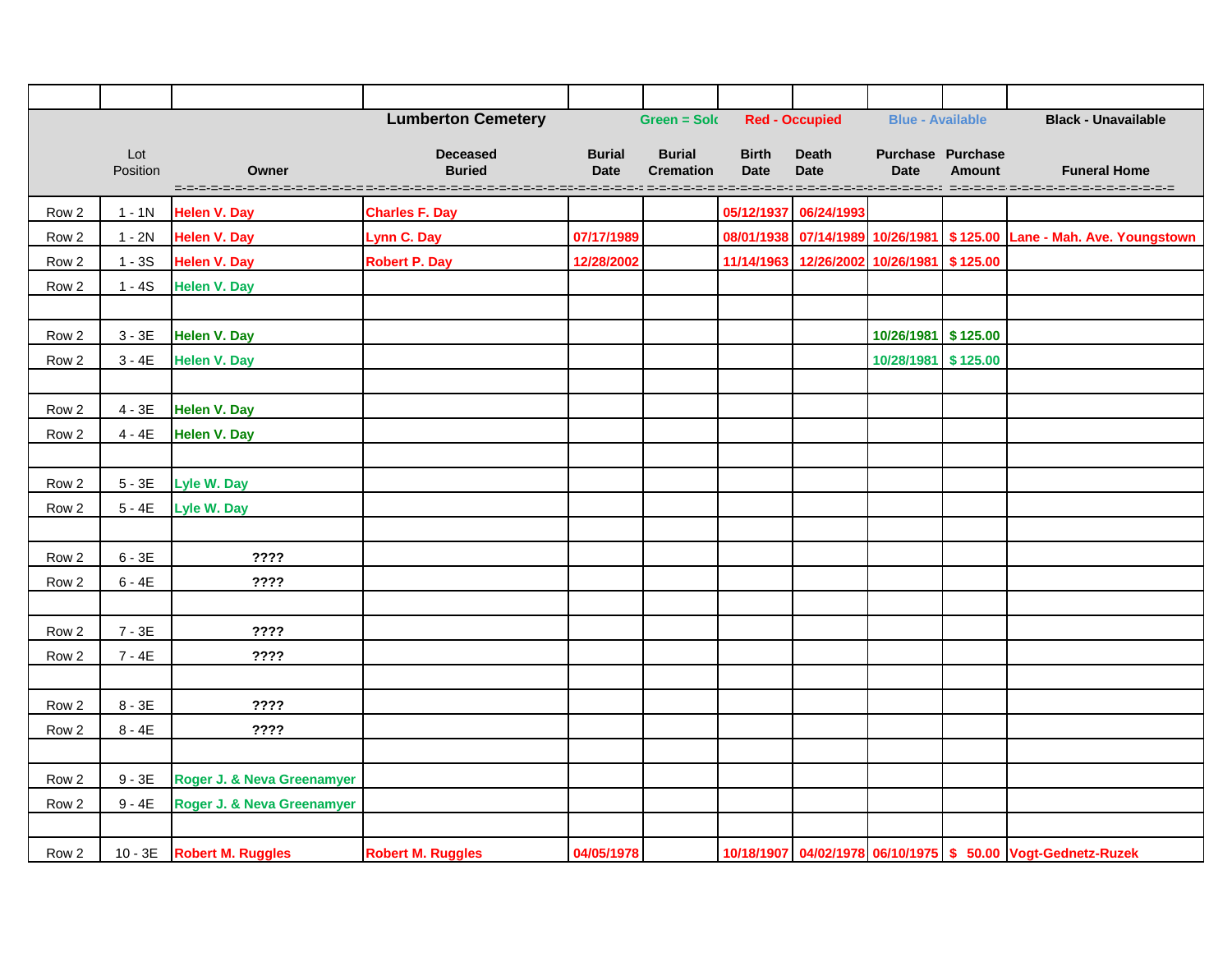| Row <sub>2</sub> | $10 - 4E$       | <b>Robert M. Ruggles</b>                | <b>Florence (Woolf) Ruggles</b>  | 10/29/2005                   |                                   |                                                             |                             | 03/02/1910 10/25/2005 06/10/1975 \$ 50.00       |               |                                                        |
|------------------|-----------------|-----------------------------------------|----------------------------------|------------------------------|-----------------------------------|-------------------------------------------------------------|-----------------------------|-------------------------------------------------|---------------|--------------------------------------------------------|
|                  |                 |                                         |                                  |                              |                                   |                                                             |                             |                                                 |               |                                                        |
|                  |                 |                                         | <b>Lumberton Cemetery</b>        |                              | <b>Green = Sold</b>               |                                                             | <b>Red - Occupied</b>       | <b>Blue - Available</b>                         |               | <b>Black - Unavailable</b>                             |
|                  | Lot<br>Position | Owner<br>=-=-=-=-=-=                    | <b>Deceased</b><br><b>Buried</b> | <b>Burial</b><br><b>Date</b> | <b>Burial</b><br><b>Cremation</b> | <b>Birth</b><br><b>Date</b>                                 | <b>Death</b><br><b>Date</b> | <b>Purchase Purchase</b><br><b>Date</b>         | <b>Amount</b> | <b>Funeral Home</b>                                    |
| Row 3            | $19 - 1N$       | ????                                    | <b>Occupied</b>                  |                              |                                   |                                                             |                             |                                                 |               |                                                        |
| Row 3            | 19 - 2N         | ????                                    | <b>Occupied</b>                  |                              |                                   |                                                             |                             |                                                 |               |                                                        |
| Row 3            | $19 - 3S$       | <b>Mrs. Anson E. Beighley</b>           | <b>Anson E. Beighley</b>         | 06/26/1971                   |                                   | 1893                                                        |                             | 06/24/1971 08/15/1946 \$                        |               | 5.00 Bay Village, OH                                   |
| Row 3            | $19 - 4S$       | <b>Mrs. Anson E. Beighley</b>           | <b>Mabel A. Beighley</b>         | 03/10/1983                   |                                   | 1896                                                        |                             | 03/07/1983 08/15/1946 \$                        |               | 5.00 Saxton, Lakewood, OH                              |
|                  |                 |                                         |                                  |                              |                                   |                                                             |                             |                                                 |               |                                                        |
| Row 3            | 18 - North      | <b>Mrs. Anson E. Beighley</b>           | <b>Mary A. Faulk</b>             |                              |                                   | 1868                                                        | 1948                        | 08/15/1946 \$                                   | 5.00          |                                                        |
| Row 3            |                 | 18 - South   Mrs. Anson E. Beighley     |                                  |                              |                                   |                                                             |                             | 08/15/1946 \$                                   | 5.00          |                                                        |
|                  |                 |                                         |                                  |                              |                                   |                                                             |                             |                                                 |               |                                                        |
| Row 3            |                 | 17 - North Bessie Burkey                | Earl Burkey                      |                              |                                   |                                                             |                             | 08/04/1898 04/20/1955 09/15/1956 \$             | 4.00          |                                                        |
| Row 3            |                 | 17 - South Bessie Burkey                | <b>Bessie M. Burkey</b>          |                              |                                   |                                                             |                             | 06/21/1902 02/21/1962 09/15/1956 \$             | 4.00          |                                                        |
|                  |                 |                                         |                                  |                              |                                   |                                                             |                             |                                                 |               |                                                        |
| Row 3            |                 | 16 - North Mrs. L.W. Day                | <b>Laurin William Day</b>        |                              | cremation                         | 1893                                                        |                             |                                                 |               | 07/26/1971 08/24/1971 \$ 75.00 Greenwood Memorial Park |
| Row 3            |                 | 16 - South Mrs. L.W. Day                | <b>Helen L. Day</b>              |                              |                                   | 1900                                                        |                             | 12/02/1982 08/24/1971 \$75.00                   |               |                                                        |
| Row 3            | $16 -$          |                                         | Helen E. "Betty" Day             |                              |                                   | 1937                                                        | 2009                        |                                                 |               |                                                        |
|                  |                 |                                         |                                  |                              |                                   |                                                             |                             |                                                 |               |                                                        |
| Row 3            | 15 - North      | <b>Helen Day</b>                        | ????                             |                              |                                   |                                                             |                             |                                                 |               |                                                        |
| Row 3            |                 | 15 - South Helen Day                    | ????                             |                              |                                   |                                                             |                             |                                                 |               |                                                        |
|                  |                 |                                         |                                  |                              |                                   |                                                             |                             |                                                 |               |                                                        |
| Row 3            |                 | 14 - North David Paul Behringer         | ????                             |                              |                                   |                                                             |                             |                                                 |               |                                                        |
| Row 3            |                 | 14 - South David Paul Behringer         | ????                             |                              |                                   |                                                             |                             |                                                 |               |                                                        |
|                  |                 |                                         |                                  |                              |                                   |                                                             |                             |                                                 |               |                                                        |
| Row 3            |                 | 13 - North   no records owner or burial |                                  |                              |                                   |                                                             |                             |                                                 |               |                                                        |
| Row 3            |                 | 13 - South   no records owner or burial |                                  |                              |                                   |                                                             |                             |                                                 |               |                                                        |
|                  |                 |                                         |                                  |                              |                                   |                                                             |                             |                                                 |               |                                                        |
| Row 3            | 12 - North      | David W. & Jean Kile                    | Jean F. Kile                     | 05/18/2005                   |                                   |                                                             |                             | 08/10/1919   05/14/2005   07/08/2003   \$175.00 |               |                                                        |
| Row 3            |                 | 12 - South David W. & Jean Kile         | <b>David not buried here</b>     |                              |                                   | cremation   08/03/1913   04/07/2013   07/08/2003   \$175.00 |                             |                                                 |               |                                                        |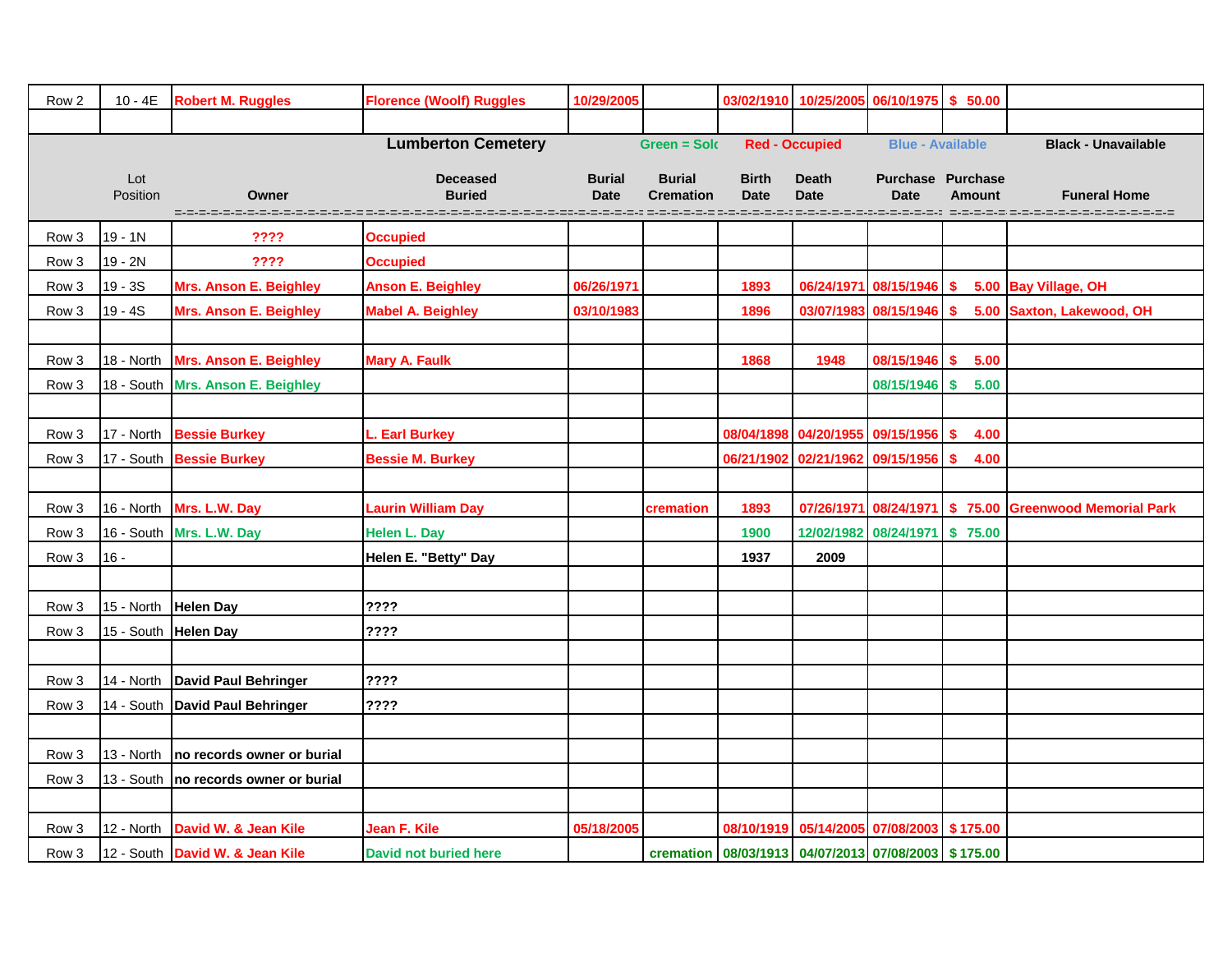| Row 3          | $11 - 1W$                                                                                                                          | J.B. Smith                                     | Joshiah B. Smith                                            |               |                  | 1817         | 1896                                           |                          |               |                            |  |
|----------------|------------------------------------------------------------------------------------------------------------------------------------|------------------------------------------------|-------------------------------------------------------------|---------------|------------------|--------------|------------------------------------------------|--------------------------|---------------|----------------------------|--|
| Row 3          | $11 - 2W$                                                                                                                          | J.B. Smith                                     | ????                                                        |               |                  |              |                                                |                          |               |                            |  |
| Row 3          | $11 - 3E$                                                                                                                          | J.B. Smith                                     | ????                                                        |               |                  |              |                                                |                          |               |                            |  |
| Row 3          | $11 - 4E$                                                                                                                          | J.B. Smith                                     | ????                                                        |               |                  |              |                                                |                          |               |                            |  |
|                |                                                                                                                                    |                                                |                                                             |               |                  |              |                                                |                          |               |                            |  |
|                |                                                                                                                                    |                                                | <b>Lumberton Cemetery</b>                                   |               | Green = Solo     |              | <b>Red - Occupied</b>                          | <b>Blue - Available</b>  |               | <b>Black - Unavailable</b> |  |
|                |                                                                                                                                    |                                                |                                                             |               |                  |              |                                                |                          |               |                            |  |
|                | Lot                                                                                                                                |                                                | <b>Deceased</b>                                             | <b>Burial</b> | <b>Burial</b>    | <b>Birth</b> | <b>Death</b>                                   | <b>Purchase Purchase</b> |               |                            |  |
|                | Position                                                                                                                           | Owner                                          | <b>Buried</b>                                               | <b>Date</b>   | <b>Cremation</b> | <b>Date</b>  | <b>Date</b>                                    | <b>Date</b>              | <b>Amount</b> | <b>Funeral Home</b>        |  |
|                |                                                                                                                                    |                                                |                                                             |               |                  |              |                                                |                          |               |                            |  |
| Row 4          | 20 - North<br>20 - South                                                                                                           | ????<br>????                                   |                                                             |               |                  |              |                                                |                          |               |                            |  |
| Row 4          |                                                                                                                                    |                                                |                                                             |               |                  |              |                                                |                          |               |                            |  |
| Row 4          |                                                                                                                                    | 21 - North H.J. Wilson                         | <b>Esther "Phebe" Wilson</b>                                |               |                  | 1893         | 19                                             |                          |               |                            |  |
| Row 4          |                                                                                                                                    | 21 - South H.J. Wilson                         | <b>Harry J. Wilson</b>                                      |               |                  | 1893         | 1939                                           |                          |               |                            |  |
|                |                                                                                                                                    |                                                |                                                             |               |                  |              |                                                |                          |               |                            |  |
| Row 4          |                                                                                                                                    | 22 - North Charles Wilson                      | <b>Charles F. Wilson</b>                                    |               |                  | 1866         | 1934                                           |                          |               |                            |  |
| Row 4          |                                                                                                                                    | 22 - South Charles Wilson                      | <b>Anna Wilson</b>                                          |               |                  | 1870         | 1931                                           |                          |               |                            |  |
|                |                                                                                                                                    |                                                |                                                             |               |                  |              |                                                |                          |               |                            |  |
| Row 4          |                                                                                                                                    | 23 - North Lloyd Day                           | <b>Alice E. Day</b>                                         |               |                  | 1870         | 1941                                           |                          |               |                            |  |
| Row 4          |                                                                                                                                    | 23 - South Lloyd Day                           | <b>Lloyd W. Day</b>                                         |               |                  | 1866         | 1938                                           |                          |               |                            |  |
|                |                                                                                                                                    |                                                |                                                             |               |                  |              |                                                |                          |               |                            |  |
| Row 4          | 24 - North Schisler                                                                                                                |                                                | <b>Ella I. Schisler</b>                                     |               |                  | 1876         | 1943                                           |                          |               |                            |  |
| Row 4          | 24 - South Schisler                                                                                                                |                                                | <b>Arthur Schisler</b>                                      |               |                  | 1880         | 1954                                           |                          |               |                            |  |
| Row 4          | 25 - North                                                                                                                         | ????                                           |                                                             |               |                  |              |                                                |                          |               |                            |  |
| Row 4          | 25 - South                                                                                                                         | ????                                           |                                                             |               |                  |              |                                                |                          |               |                            |  |
|                |                                                                                                                                    |                                                |                                                             |               |                  |              |                                                |                          |               |                            |  |
| Row 4          |                                                                                                                                    | 26 - North Mary Ellen Behringer                |                                                             |               |                  |              |                                                | 07/11/1977 \$75.00       |               |                            |  |
| Row 4          |                                                                                                                                    | 26 - South Mary Ellen Behringer                | <b>Paul Adam Behringer</b>                                  | 07/22/1977    |                  |              | 08/11/1927   08/11/1975   07/11/1977   \$75.00 |                          |               |                            |  |
|                |                                                                                                                                    |                                                |                                                             |               |                  |              |                                                |                          |               |                            |  |
| Row 4          |                                                                                                                                    | Walk Path Paul M. Middleton                    | <b>Paul M. Middleton</b>                                    |               |                  | 1902         | 08/12/1969                                     |                          |               | <b>Arbaugh-Pearce</b>      |  |
|                |                                                                                                                                    |                                                |                                                             |               |                  |              |                                                |                          |               |                            |  |
| Row 4          | $28 - 1N$                                                                                                                          | <b>C.F. Middleton</b><br><b>C.F. Middleton</b> | <b>Rilda I. Middleton</b>                                   |               |                  | 1866         | 1955                                           |                          |               |                            |  |
| Row 4<br>Row 4 | 28 - 2N<br>$28 - 3S$                                                                                                               | <b>C.F. Middleton</b>                          | <b>Fremont C. Middleton</b><br><b>George Earl Middleton</b> |               | infant           | 1862         | 1936<br>02/01/1895 09/03/1895                  |                          |               |                            |  |
| Row 4          | 28 - 4S                                                                                                                            | <b>C.F. Middleton</b>                          | <b>David Middleton</b>                                      |               | infant           |              |                                                |                          |               |                            |  |
|                |                                                                                                                                    |                                                |                                                             |               |                  |              |                                                |                          |               |                            |  |
|                | <b>Lumberton Cemetery</b><br><b>Red - Occupied</b><br><b>Blue - Available</b><br><b>Black - Unavailable</b><br><b>Green = Sold</b> |                                                |                                                             |               |                  |              |                                                |                          |               |                            |  |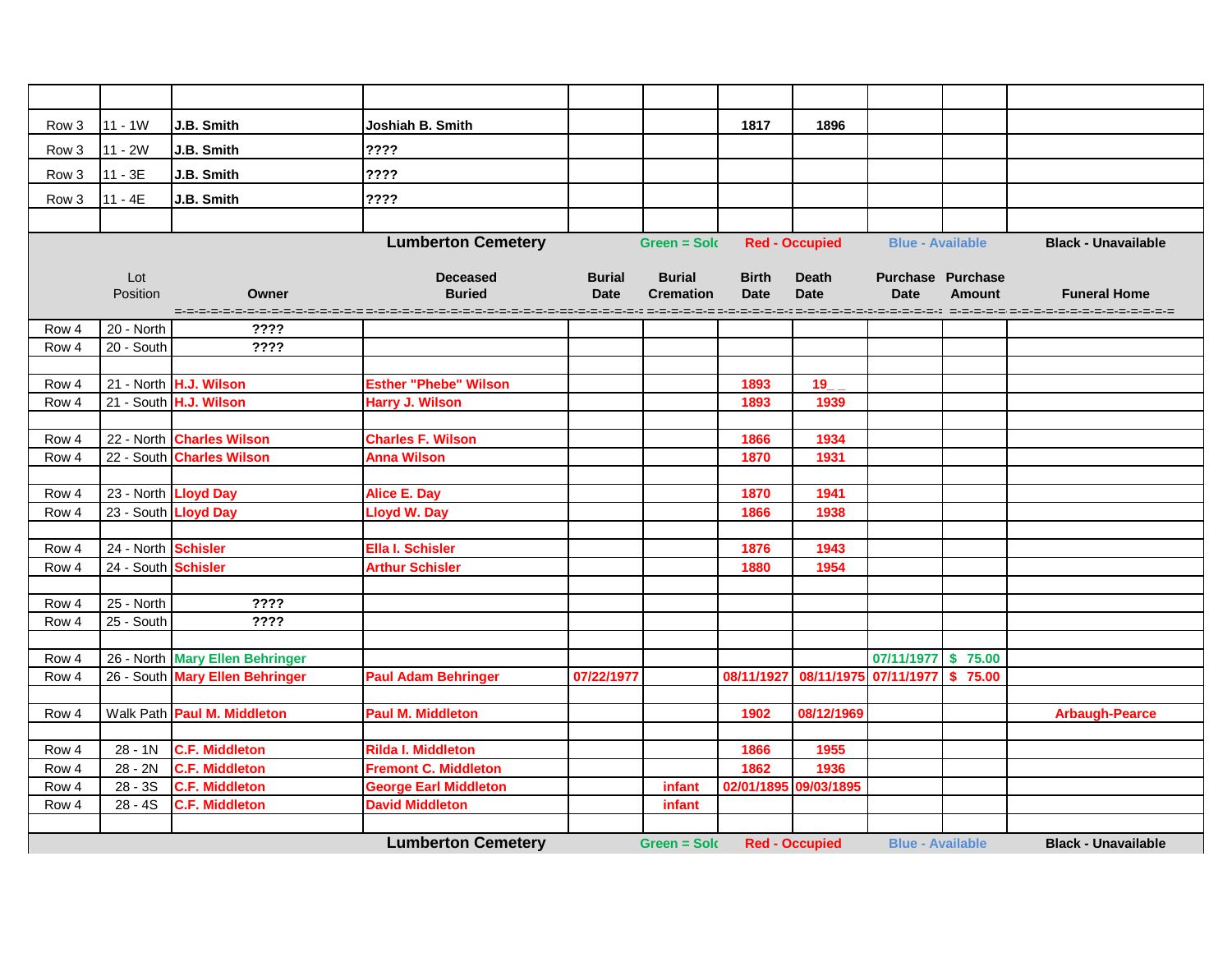|       | Lot<br>Position      | Owner                         | <b>Deceased</b><br><b>Buried</b>     | <b>Burial</b><br><b>Date</b> | <b>Burial</b><br><b>Cremation</b> | <b>Birth</b><br><b>Date</b><br>=-=-=-=-= =-=-=-=-=-=- | <b>Death</b><br><b>Date</b>    | <b>Purchase Purchase</b><br><b>Date</b><br>=-=-=-=-=-=-=-=-=-=-=-=-= | <b>Amount</b> | <b>Funeral Home</b><br>-------------                      |
|-------|----------------------|-------------------------------|--------------------------------------|------------------------------|-----------------------------------|-------------------------------------------------------|--------------------------------|----------------------------------------------------------------------|---------------|-----------------------------------------------------------|
| Row 5 | 37 - 2N a            | <b>William Schreckengost</b>  | <b>Ronald Eugene Schreckengost</b>   | 04/19/2013 Cremation         |                                   | 08/01/1946                                            | 04/22/2012                     |                                                                      |               | <b>Midland, TX</b>                                        |
| Row 5 | 37 - 2N b            | <b>William Schreckengost</b>  | William M. Schreckengost, Jr.        |                              |                                   | 1929                                                  | 09/28/1993                     |                                                                      |               |                                                           |
| Row 5 | 37 - 1N              | <b>William Schreckengost</b>  | <b>William Merle Schreckengost</b>   |                              |                                   | 1899                                                  | 1968                           |                                                                      |               | <b>Stirling Funeral Home-Alliance</b>                     |
| Row 5 | 37 - 2N c            | <b>William Schreckengost</b>  | <b>Edna G. (Brown) Schreckengost</b> | 1948                         | <b>Burial</b>                     | 08/13/1909                                            | 1948                           |                                                                      |               |                                                           |
| Row 5 | $37 - 4S$            | ????                          | <b>Deloris G. White</b>              |                              |                                   | 1928                                                  | 1959                           |                                                                      |               |                                                           |
|       |                      |                               |                                      |                              |                                   |                                                       |                                |                                                                      |               |                                                           |
| Row 5 |                      | 36 - North Schreckengost      |                                      |                              |                                   |                                                       |                                |                                                                      |               |                                                           |
| Row 5 |                      | 36 - South Schreckengost      |                                      |                              |                                   |                                                       |                                |                                                                      |               |                                                           |
|       |                      |                               |                                      |                              |                                   |                                                       |                                |                                                                      |               |                                                           |
| Row 5 |                      | 35 - North Charles Day        |                                      |                              |                                   |                                                       |                                | 06/15/1960 \$ 15.00                                                  |               |                                                           |
| Row 5 |                      | 35 - South <b>Charles Day</b> | <b>Charles W. Day</b>                | 10/22/1981                   |                                   | 75 yrs                                                |                                | 10/16/1981 06/15/1960 \$ 15.00                                       |               | Lane F.H. Mineral Ridge, OH                               |
|       |                      |                               |                                      |                              |                                   |                                                       |                                |                                                                      |               |                                                           |
| Row 5 | 34 - North           | ????                          | Mary P. Townsend, wife of Joseph     |                              |                                   | 58 yrs                                                | 01/29/1896                     |                                                                      |               |                                                           |
| Row 5 | 34 - South           | ????                          | <b>Josiah Townsend</b>               |                              |                                   | 56 yrs                                                | 07/04/1890                     |                                                                      |               |                                                           |
|       |                      |                               |                                      |                              |                                   |                                                       |                                |                                                                      |               |                                                           |
| Row 5 | 33 - North Del Brown |                               | <b>Margarette Luella Brown</b>       | 06/30/1982                   |                                   |                                                       |                                |                                                                      |               | 06/29/1982 04/11/1977   \$100.00 died Lake Placid, FL     |
| Row 5 | 33 - South Del Brown |                               | <b>Harmon Austin Brown</b>           | 04/13/1977                   |                                   | 72 yrs                                                |                                |                                                                      |               | 04/09/1977 04/11/1977 \$100.00 Cotton F.H, Kensington, OH |
|       |                      |                               |                                      |                              |                                   |                                                       |                                |                                                                      |               |                                                           |
| Row 5 |                      | 32 - North Beatrice Middleton | <b>Forrest O, Brown</b>              | 07/06/1980                   |                                   | 63 yrs                                                | 07/03/1980 04/10/1978 \$100.00 |                                                                      |               |                                                           |
| Row 5 |                      | 32 - South Fred C. Weingart   | <b>Delbert Weingart</b>              |                              | <b>Infant</b>                     | 1928                                                  | 1928                           |                                                                      |               |                                                           |
|       |                      |                               |                                      |                              |                                   |                                                       |                                |                                                                      |               |                                                           |
| Row 5 |                      | 31 - North Fred C. Weingart   | <b>Florence B. Weingart</b>          | 10/23/1976                   |                                   | 1897                                                  |                                |                                                                      |               | 10/20/1976 04/01/1975 \$ 50.00 Arbaugh-Pearce-Greenisen   |
| Row 5 |                      | 31 - South Fred C. Weingart   | <b>Fred C. Weingart</b>              | 01/07/1981                   |                                   | 1893                                                  |                                | 01/05/1981 04/01/1975 \$ 50.00                                       |               |                                                           |
|       |                      |                               |                                      |                              |                                   |                                                       |                                |                                                                      |               |                                                           |
| Row 5 | 30 - North           | ????                          |                                      |                              |                                   |                                                       |                                |                                                                      |               |                                                           |
| Row 5 | 30 - South           | ????                          |                                      |                              |                                   |                                                       |                                |                                                                      |               |                                                           |
|       |                      |                               |                                      |                              |                                   |                                                       |                                |                                                                      |               |                                                           |
| Row 5 | 29 - North           | ????                          |                                      |                              |                                   |                                                       |                                |                                                                      |               |                                                           |
| Row 5 | 29 - South           | ????                          |                                      |                              |                                   |                                                       |                                |                                                                      |               |                                                           |

 $\blacksquare$